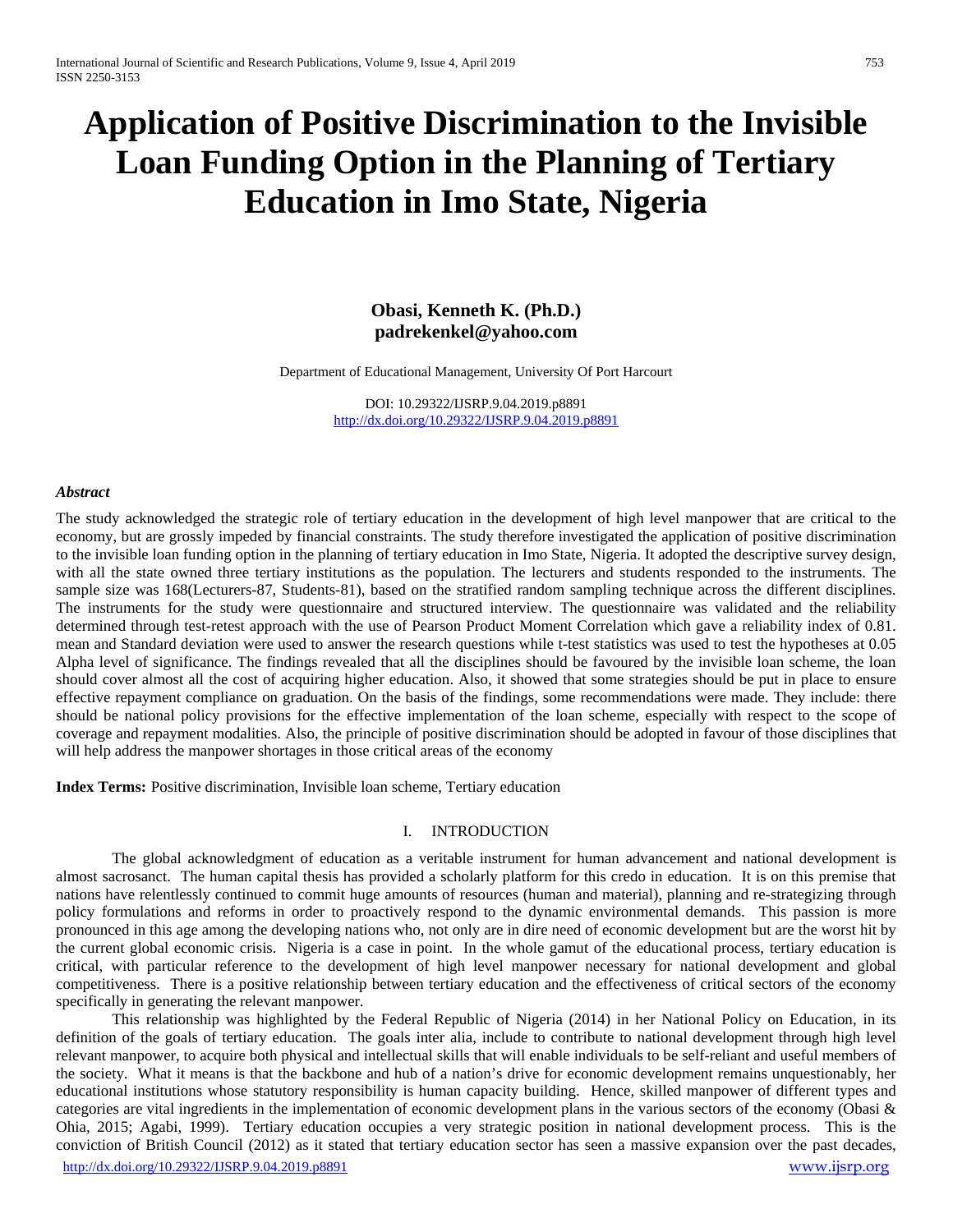generating significant and multiple direct, indirect and catalytic economic impacts such as human capital, research and innovation which result in well-established benefits, pertaining to both individuals and wider economies. It went further to state that universities contribute to global development and poverty reduction through a combination of collaborative research, direct teaching and capacitybuilding initiatives with partner institutions in the developing world.

Higher education is a driving force for the socio-economic development of nations and peoples, as an endogenous capacity builder. Higher education institutions, as centres of research, teaching and intellectual debate, play a crucial role in providing and sharing knowledge and preparing a broad range of professions. It must therefore endow their students with capacities, skill and opportunities, enabling them to continuously adapt to the requirements of knowledge societies (UNESCO, 2008).

In a more emphatic tone, UNESCO (2009) unequivocally maintained that at no time in history has it been more important to invest in higher education as a major force in building an inclusive and diverse knowledge society. The past decade provides evidence that higher education and research contribute to the eradication of poverty, to sustainable development and progress towards reaching the Millennium Development Goals (MDG) and Education for All (EFA). In the same vein, Peter(2014), stated that evidence suggest that as a greater proportion of a population benefits from higher education, it leads not just to an economic return in the form of faster economic growth, it also enhances general non-market welfare through higher social cohesion, leading to a lower crime rate, among others. Ipso facto, investment in the human person is the most valuable investment whose process renders education and training very critical. The acquisition of human capital can be channeled in such a way that investment in the human person should aggregate to the capability of a nation to develop the internal capability to achieve her development objectives over time. There-in lies the critical link between human capital and the crucial role education should play (Obioma, 2011).

The important role higher education plays in capacity building and national development is acknowledged by many. Hence, the National Conference of State Legislators (2017) remarked that the importance of post-secondary education has significantly increased in the last decade. It stated that a high school diploma is no longer sufficient in the 21st century. In order to be successful in today's global economy, a person must receive some form of post-secondary education. The economic stability of the state is tied to citizens who are employed and productive.

The planning and provision of education at all levels is capital intensive. The financial implication is enormous, daunting and challenging, especially at the tertiary level. It is not surprising therefore that its funding has continued to generate heated debates, controversies and divergent opinions at different fora. The line of argument is drawn between the two major schools of thought on the best approach to educational planning – Welfare and Investment. There is a seeming consensus on the adoption of the 'mixed economy approach' which is a hybrid of both approaches in the strategies or methods of financing higher education. In this wise, Enaohwo (1990) cautioned that the Third World problem in educational development cannot be resolved exclusively by the realignment of the different levels of educational finance. Rather, the issue of current importance in economics of education is the level of priority accorded to methods of financing education to be able to manage growth in enrolment within limits imposed by resources.

From the foregoing, it can easily be deduced that economics of educational planning is imperative to ensure economic rationality in the planning of the education system. To that extent, Agabi (2012) insisted that educational investment decisions must be profoundly influenced by expected economic returns. Hence, it is important to subject such decisions to rational economic analysis so that rational economic criteria can be designed to guide the collective provisions of such education and training. In the same vein, Halsey (1969) stated that as an economy develops, the need for skilled workers, experts and generally educated people increase almost geometrically. The search for talents to man the economy implies the democratization of access to education and the development of selective processes. Anyamele and Ofuase (2015) therefore pointed out that the financial crisis that confronts higher education in developing countries such as Nigeria is multi-faceted. One of them is the astronomical rise in student enrolment through liberal admission policies in order to increase access without the corresponding public expenditure. The report of the Committee of Vice-Chancellors and Principals of the Universities of the United Kingdom(2014), deserves urgent consideration. According to the report, investment in higher education must rise if the demands of a knowledge-based society are to be met. It is necessary to increase public funding per student. It recommended that the contribution to higher education should be set at a constant proportion of gross domestic product(GDP), which compares well with competitor countries. The report observed, sadly, that universities stand at a critical point in their history. By most counts, they are a resounding success, but their ability to build on that success and continue to deliver what individuals and country need is now in question. They are edging ever closer to a critical quality threshold. Student demand and choice are being held back by insufficient funding and outdated, inequitable and insufficient funding system. Consequently, there is mounting pressure to reform the financing of higher education in most parts of the world.

Ipso facto, one strategic funding option is the Invisible Loan Scheme in which case the government takes care of the tuition fees and other direct expenses such as books, research facilities. On graduation, both those in the employment of the government and elsewhere will be required by law to pay additional education tax to government for a specified period of time. Commenting on this scheme, Enaohwo (1990) remarked that no money is actually disbursed to the student beneficiaries and it is open to students of all backgrounds who are admitted into higher institutions of learning. This is done through the provision of free tuition, books, study kits and resources for research. On completion of their programme, whether they are employed by the government, elsewhere or selfemployed, are required by law not to make any refunds to government but are meant to pay an additional educational tax for a period of at least two years so as to meet part of the expenses defrayed on their behalf by government.

However, the gross imbalance in the composition of the human capital stock (development of manpower) especially among the developing countries like Nigeria, is a source of worry in this period of economic quagmire. There are cases of surpluses and shortages in the manpower stock which is an avoidablecolossal economic waste. This is what educational planning helps to reduce to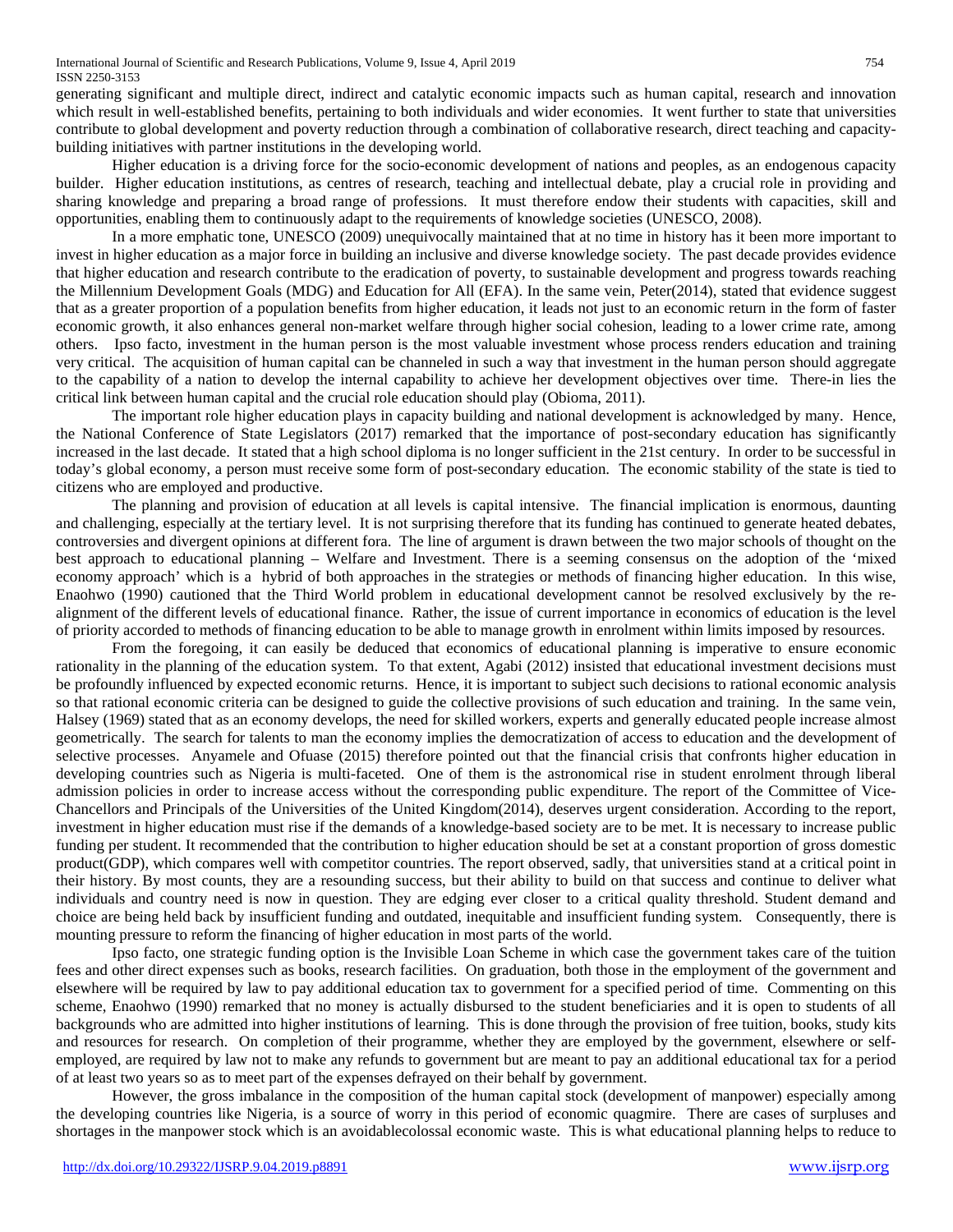the barest minimum as echoed by Agabi (1999). He observed that most stakeholders in education such as parents, students, politicians, whose decisions significantly influence the direction and magnitude of educational activities are not sufficiently informed on the decisions they make and their consequences on resource allocation to achieve the usual economic objective of maximizing benefits. Hence, some decisions they make on educational activities are bound to run at variance with the societal requirements. This could be as a result of some labour market imperfections or their inability to interpret the indicators.

He therefore concluded that the obvious implication is that a properly planned education system will eliminate or reduce drastically the incidences of educated unemployed and the manpower imbalances in the labour markets which usually manifest in surpluses and shortages.

Based on economic rationality, a funding strategy that addresses this ugly trend becomes imperative. This is the deliberate adoption of the principle of positive discrimination. The application of the principle of positive discrimination in the implementation of the invisible loan is in favour of those critical areas that the economy perennially experiences gross shortages. Naturally, those professional areas that are favoured by this principle will attract more interest from students while they are at the same discouraged from going into the saturated disciplines.

#### II. STATEMENT OF PROBLEM

Higher education is statutorily saddled with the responsibility of developing the relevant high level manpower required for national development, equip individuals with the necessary knowledge and skills for self-reliance and to be useful to the society. Records have it that on annual basis, Nigerian tertiary institutions churn out graduates in their thousands that the labour market is now over saturated. Two major economic issues that the Nigerian labour market is replete with are: (i) high level of graduate unemployment (ii) surpluses and shortages of high level manpower. The economic irony here is that while in some disciplines, there are many unemployed and employable graduates and in some critical areas, there is gross inadequacy of manpower resulting to the employment of expatriates. The attendant consequences of huge capital flight and compromising national security are obvious. Despite this ugly situation Federal and State governments continue to commit huge amount of resources to these institutions without the corresponding results. This is the concern of the researcher. Can the funding strategies and mechanisms be altered in favour of those critical areas that are experiencing manpower shortages?

#### III. AIM AND OBJECTIVES OF THE STUDY

The aim of the study was to investigate the application of the positive discrimination to invisible loan scheme in the planning of higher education in Imo State.

- The specific objectives of the study were:
- i) to determine the academic disciplines that should enjoy the invisible loan scheme in Imo State
- ii) to investigate the scope of the invisible loan scheme in Imo State
- iii) to determine the strategies for the implementation of the invisible loan scheme in Imo State

#### IV. RESEARCH QUESTIONS

- Which of the academic disciplines should be favoured by the invisible loan scheme in Imo State?
- What is the scope of the invisible loan scheme in Imo State?
- What are the strategies for the implementation of the invisible loan scheme in Imo State?

## V. HYPOTHESES

- There is no significant difference between the mean responses of lecturers and students with respect to the academic disciplines that should be favoured by the invisible loan scheme in Imo State
- There is no significant difference between the mean responses of lecturers and students with respect to the scope of the invisible loan scheme in Imo State
- There is no significant difference between the mean responses of lecturers and students with respect to the strategies for the implementation of the invisible loan scheme in Imo State

## VI. METHODOLOGY

The study adopted the descriptive survey. The population of the study consisted of all the three state owned tertiary institutions. The lecturers and the students responded to the instruments with a sample size of 168 (lecturers  $= 87$ , students  $= 81$ ), based on the stratified random sampling technique across the different disciplines. The instruments used were questionnaire and structured interview. The questionnaire was properly validated and the reliability determined through test – retest approach using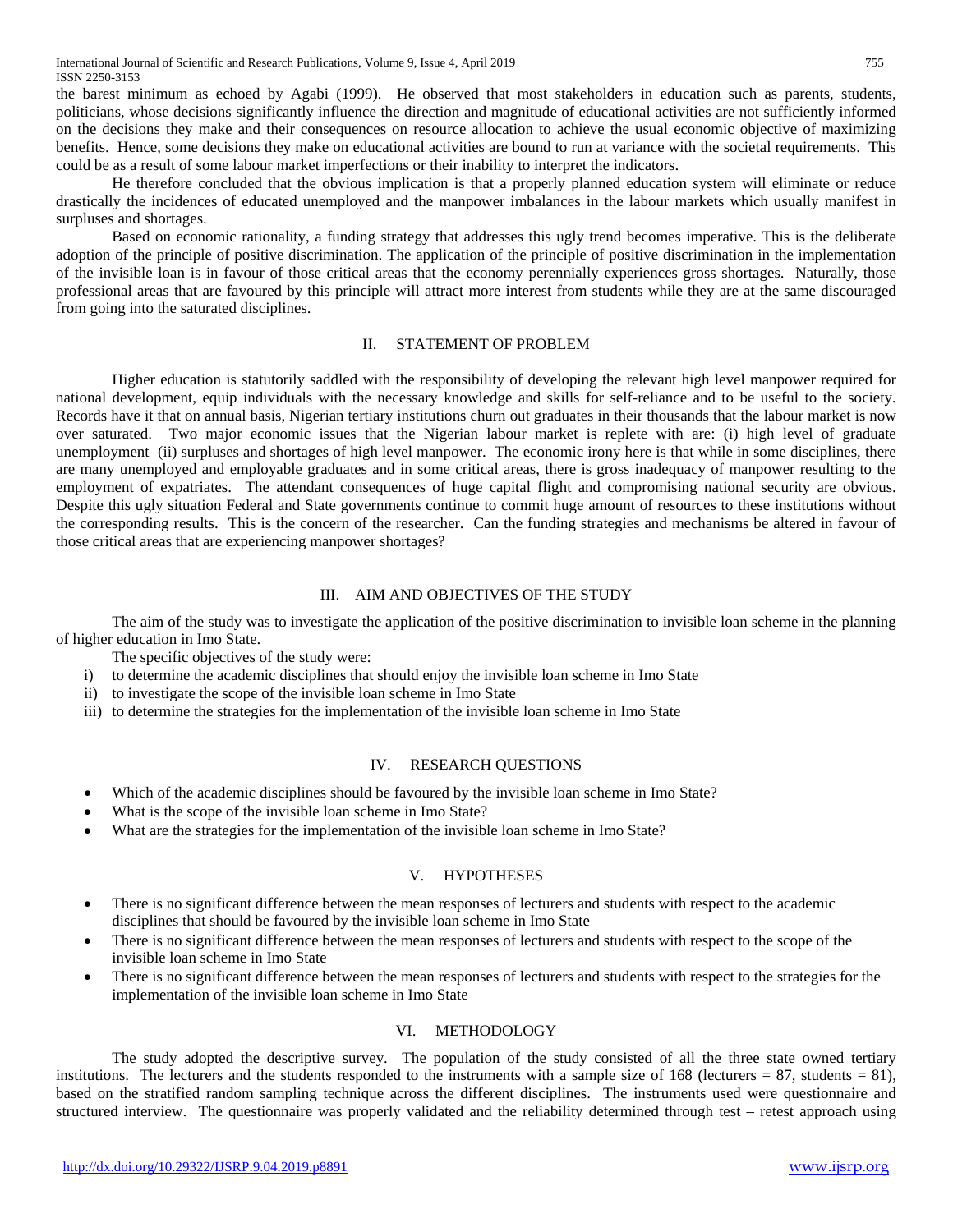Pearson Product Moment Correlation. The reliability index was 0.81. Mean and Standard Deviation were used to answer the research questions, while t-test statistics was used to test the hypotheses at 0.05 alpha level of significance.

### VII. RESULTS

### **Table 1: Mean and Standard Deviation of the responses of Lecturers and students on the disciplines that should be favoured by the invisible loan scheme**

|     |                                                      | <b>Lecturers</b> |           |                | <b>Students</b> |           |             |  |
|-----|------------------------------------------------------|------------------|-----------|----------------|-----------------|-----------|-------------|--|
| S/N | <b>ITEMS</b>                                         | <b>Mean</b>      | <b>SD</b> | <b>Remarks</b> | <b>Mean</b>     | <b>SD</b> | <b>Rmks</b> |  |
|     | The following disciplines should enjoy the invisible |                  |           |                |                 |           |             |  |
|     | loan scheme                                          |                  |           |                |                 |           |             |  |
|     | Arts                                                 | 4.30             | 10.62     | Accepted       | 3.18            | 10.11     | Accepted    |  |
| 2   | <b>Social Sciences</b>                               | 4.12             | 12.09     | Accepted       | 3.20            | 10.62     | Accepted    |  |
| 3   | <b>Humanities</b>                                    | 3.94             | 11.17     | Accepted       | 2.96            | 7.79      | Accepted    |  |
| 4   | Engineering                                          | 3.20             | 5.05      | Accepted       | 2.92            | 15.40     | Accepted    |  |
| 5   | Sciences                                             | 3.08             | 1.80      | Accepted       | 3.20            | 3.91      | Accepted    |  |
| 6   | Agriculture                                          | 2.56             | 2.60      | Accepted       | 3.10            | 6.10      | Accepted    |  |
| 7   | Law                                                  | 3.34             | 7.30      | Accepted       | 2.72            | 5.59      | Accepted    |  |
| 8   | Medicine                                             | 2.64             | 7.71      | Accepted       | 2.70            | 7.26      | Accepted    |  |
| 9   | Pharmacy                                             | 3.46             | 4.15      | Accepted       | 3.96            | 11.67     | Accepted    |  |
|     | Average                                              | 3.40             | 6.94      |                | 2.99            | 8.72      |             |  |

The results show that all the disciplines should be favoured by the loan scheme since all the items have mean values above the criterion mean of 2.50.

| Table 2: Mean and Standard Deviation of the responses of Lecturers and students on the areas the invisible loan scheme |  |  |  |  |  |  |  |  |
|------------------------------------------------------------------------------------------------------------------------|--|--|--|--|--|--|--|--|
| should cover                                                                                                           |  |  |  |  |  |  |  |  |

|     |                                            | <b>Lecturers</b> |           |                | <b>Students</b> |           |                |
|-----|--------------------------------------------|------------------|-----------|----------------|-----------------|-----------|----------------|
| S/N | <b>ITEMS</b>                               | <b>Mean</b>      | <b>SD</b> | <b>Remarks</b> | <b>Mean</b>     | <b>SD</b> | <b>Remarks</b> |
|     | The invisible loan scheme should cover the |                  |           |                |                 |           |                |
|     | following areas                            |                  |           |                |                 |           |                |
| 10  | Tuition                                    | 3.10             | 6.10      | Accepted       | 2.56            | 2.60      | Accepted       |
| 11  | <b>Books</b>                               | 2.72             | 5.59      | Accepted       | 3.34            | 7.30      | Accepted       |
| 12  | Feeding                                    | 1.90             | 7.16      | Rejected       | 2.64            | 7.71      | Accepted       |
| 13  | Accommodation                              | 2.40             | 9.42      | Rejected       | 3.46            | 4.15      | Accepted       |
| 14  | Transportation                             | 2.30             | 4.60      | Rejected       | 3.38            | 7.09      | Accepted       |
| 15  | Research kits/tools                        | 2.70             | 7.26      | Accepted       | 1.76            | 10.87     | Rejected       |
| 16  | Practical kits/tools                       | 3.96             | 11.67     | Accepted       | 2.46            | 3.64      | Rejected       |
|     | Average                                    | 2.73             | 7.40      |                | 2.80            | 6.19      |                |

The responses show that among the lecturers, items 12, 13 and 14 should not be covered. On the other hand, among the students, the areas that should not be covered are items 15 and 16, with mean values blow the criterion mean.

## **Table 3: Mean and Standard Deviation of the responses of Lecturers and students on the strategies that should be adopted in the implementation of the invisible loan scheme**

|     |                                                                                             | Lecturers |           | <b>Students</b> |      |           |          |
|-----|---------------------------------------------------------------------------------------------|-----------|-----------|-----------------|------|-----------|----------|
| S/N | <b>ITEMS</b>                                                                                | Mean      | <b>SD</b> | Remarks         | Mean | <b>SD</b> | Remarks  |
|     | The following strategies should be adopted in the                                           |           |           |                 |      |           |          |
|     | implementation of the invisible loan scheme                                                 |           |           |                 |      |           |          |
| 17  | Legal provision on the scope of the scheme                                                  | 3.80      | 9.34      | Accepted        | 2.92 | 15.40     | Accepted |
| 18  | Legal provision on the duration for the repayment<br>of the loan                            | 3.62      | 8.44      | Accepted        | 2.40 | 5.02      | Rejected |
| 19  | Legal provision that makes it a criminal offence to<br>default on the repayment of the loan | 2.66      | 7.16      | Accepted        | 1.86 | 7.76      | Rejected |
| 20  | Every potential beneficiary must be suretied by a<br>senior civil servant from the state    | 2.56      | 2.60      | Accepted        | 2.40 | 9.42      | Rejected |
| 21  | Every potential beneficiary must be suretied by                                             | 4.56      | 12.29     | Accepted        | 3.72 | 14.44     | Accepted |

[http://dx.doi.org/10.29322/IJSRP.9.04.2019.p8891](http://dx.doi.org/10.29322/IJSRP.9.03.2019.p8891) [www.ijsrp.org](http://ijsrp.org/)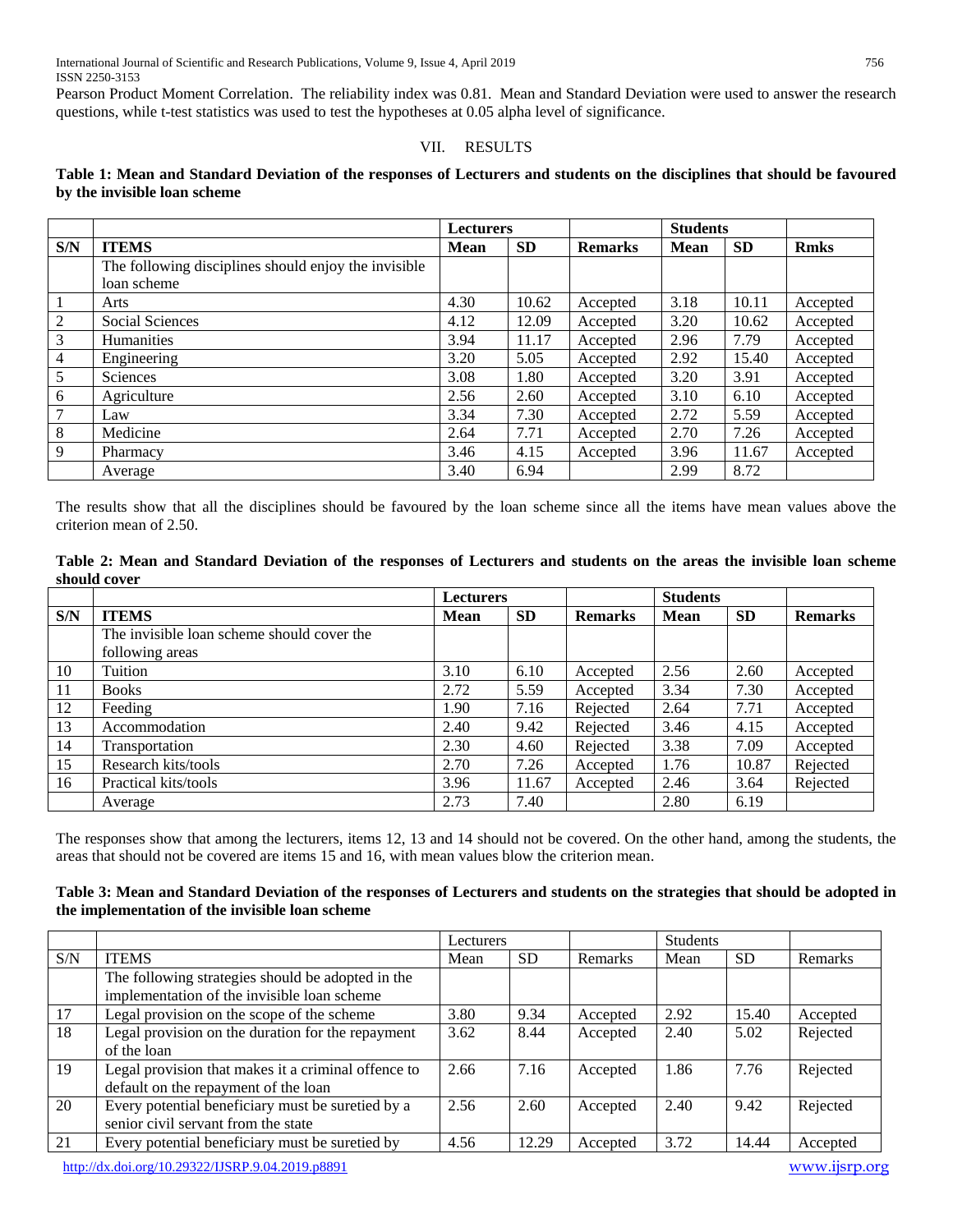|    | his/her traditional ruler                           |      |      |          |      |      |          |
|----|-----------------------------------------------------|------|------|----------|------|------|----------|
| 22 | There should be a regular/annual update on the      | 3.34 | 7.30 | Accepted | 2.72 | 5.59 | Accepted |
|    | student beneficiaries to be published in one or two |      |      |          |      |      |          |
|    | national dailies                                    |      |      |          |      |      |          |
| 23 | Parents/guardians must sign an undertaking on       | 2.66 | 7.16 | Accepted | 1.86 | 7.76 | Rejected |
|    | repayment compliance                                |      |      |          |      |      |          |
| 24 | Students must sign an undertaking on repayment      | 3.62 | 8.44 | Accepted | 2.40 | 5.02 | Rejected |
|    | compliance                                          |      |      |          |      |      |          |
|    |                                                     | 3.35 | 7.84 |          | 2.54 | 8.80 |          |

The result shows that the lecturers accepted all the strategies identified for the implementation of the loan scheme, while the students rejected items 18, 19, 20, 23 and 24, since they have mean values below the criterion mean.

**Table 4: T-test of difference between lecturers and students with respect to the discipline that should be favoured by the invisible loan scheme**

| <b>Groups</b>   | . . | --<br>$\mathbf{v}$ | SD             | DF  | <b>Alpha</b><br>Level | t-cal      | t-crit. | <b>Decision</b> |
|-----------------|-----|--------------------|----------------|-----|-----------------------|------------|---------|-----------------|
| Lecturers       | 87  | 3.40               | 6.94           |     |                       |            |         | Significant     |
| <b>Students</b> | 81  | 2.99               | 0.72<br>0. I 2 | 166 | 0.05                  | -57<br>ا ت | 1.96    |                 |

The table shows that there was significant difference between the lecturers and students with respect to the disciplines that should be covered by the invisible loan scheme. This is because the calculated value of 2.57 is higher than the table value of 1.96. hence, the study failed to accept the hypothesis.

|       | Table 5: T-test of difference between lecturers and students with respect to the areas that the invisible loan scheme should |  |  |  |  |  |  |  |  |
|-------|------------------------------------------------------------------------------------------------------------------------------|--|--|--|--|--|--|--|--|
| cover |                                                                                                                              |  |  |  |  |  |  |  |  |

| Groups           |                      | _____<br>$\mathbf{v}$<br>$\Lambda$ | <b>SD</b> | DF  | Alpha<br>Level | t-cal | t-crit. | <b>Decision</b> |
|------------------|----------------------|------------------------------------|-----------|-----|----------------|-------|---------|-----------------|
| <b>Lecturers</b> | O <sub>7</sub><br>ŌΙ | 272<br>2.13                        | 7.40      |     |                |       |         | <b>Not</b>      |
| <b>Students</b>  | O <sub>1</sub><br>ΟI | 2.80                               | 6.19      | 166 | 0.05           | 0.53  | 1.96    | Significant     |

The table reveals that there was no significant difference between the mean responses of lecturers and students with respect to the areas that the invisible loan should cover. The calculated value of 0.53 is below the critical value which is 1.96. Consequently, the study accepted the hypothesis.

| Table 6: t-test of difference between lecturers and students with respect to the strategies that should be adopted in the |  |  |  |  |  |  |  |  |
|---------------------------------------------------------------------------------------------------------------------------|--|--|--|--|--|--|--|--|
| implementation of the invisible loan scheme                                                                               |  |  |  |  |  |  |  |  |

| <b>Groups</b>   | $\overline{\phantom{a}}$<br><b>SD</b><br>$\mathbf{r}$<br><b>T</b><br>$\Lambda$ |      |      | DF  | <b>Alpha</b><br>Level | t-cal | t-crit. | <b>Decision</b> |
|-----------------|--------------------------------------------------------------------------------|------|------|-----|-----------------------|-------|---------|-----------------|
| Lecturers       | 87                                                                             | 3.35 | 7.84 |     |                       |       |         | <b>Not</b>      |
| <b>Students</b> | 81                                                                             | 2.54 | 8.80 | 166 | 0.05                  | 0.61  | 1.96    | Significant     |

Table 6 shows that there was no significant difference between the mean responses of lecturers and students with respect to the strategies that should be adopted in the implementation of the invisible loan scheme. This because the calculated value of 0.61 is below the critical value of 1.96. Hence, the study accepted the hypothesis.

## VIII. DISCUSSION OF FINDINGS

The study revealed that both the lecturers and students are of the opinion that all the disciplines should be favoured by the invisible loan scheme without any discrimination. This position is in line with that of Tewarie (2011) who stated that the expansion of tertiary access means that financial support will have to be made available to help a growing number of students pay for their tuition. Hence, countries will have to opt for an education loan system or taxation or some combination of the two. The significance of a loan or taxation system which targets the consumer of education is that it shifts the burden from the point of consumption to after graduation when the graduate is able to earn. Corroborating this position, Armstrong and Chapman (2011) maintained that human capital is important for socio-economic development. The most sensible way to enhance the quality of the human capital of a country is to promote education, especially at high educational levels. In developing countries, however, access to education, especially at the higher level, is limited because large numbers of the population are poor. Consequently, the government has to play an important role in establishing a student loan scheme to reduce inequality in education which will eventually increase the economic growth of the